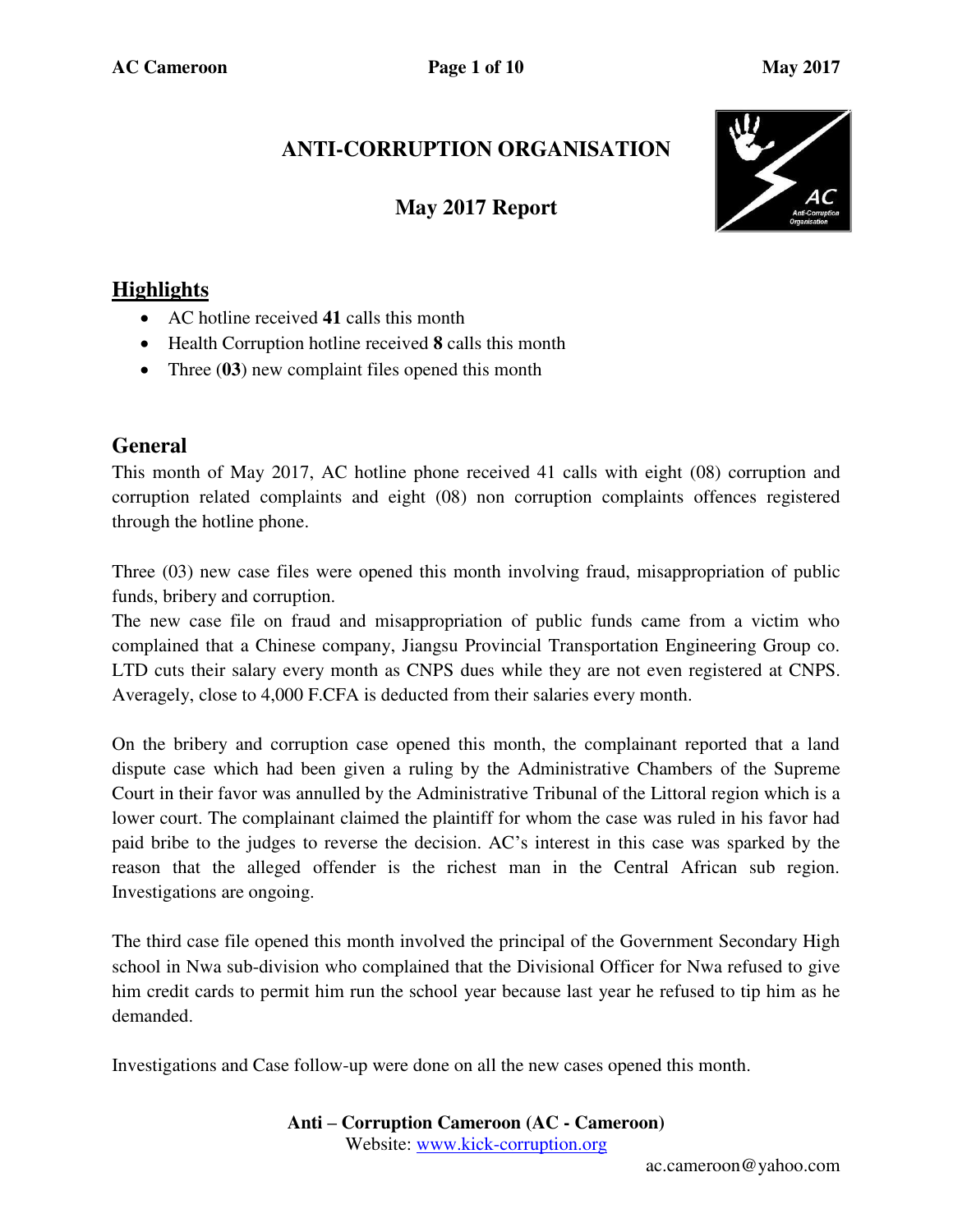### **AC Hotline Phone**

The AC hotline phone registered **41** calls this month of May 2017 with **8** corruption and corruption assimilated offences and **8** non-corruption related complaints. The calls have been analyzed and represented on charts as seen below.



88% of AC calls this month of May were registered responsive while 12% of calls were non responsive

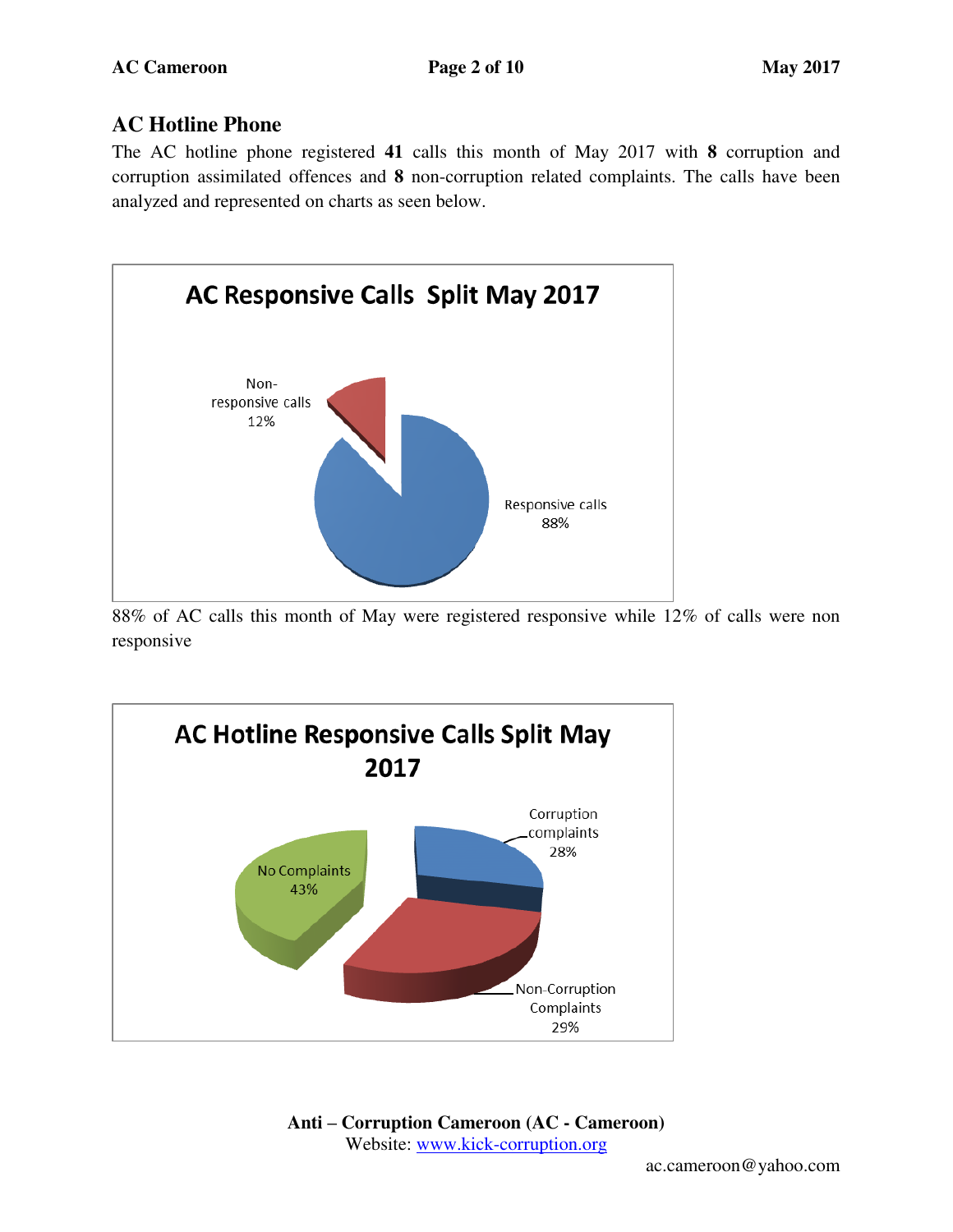43% of callers of responded to calls this month reported no complaints, 29% reported non corruption related complaints while 28% had corruption related complaints



Complaints on bribery and corruption were the highest registered corruption complaints representing 50%, while complaints on Oppression represented 25% of corruption related complaints. Misappropriation of funds reported 13% and Fraud reported 12%.

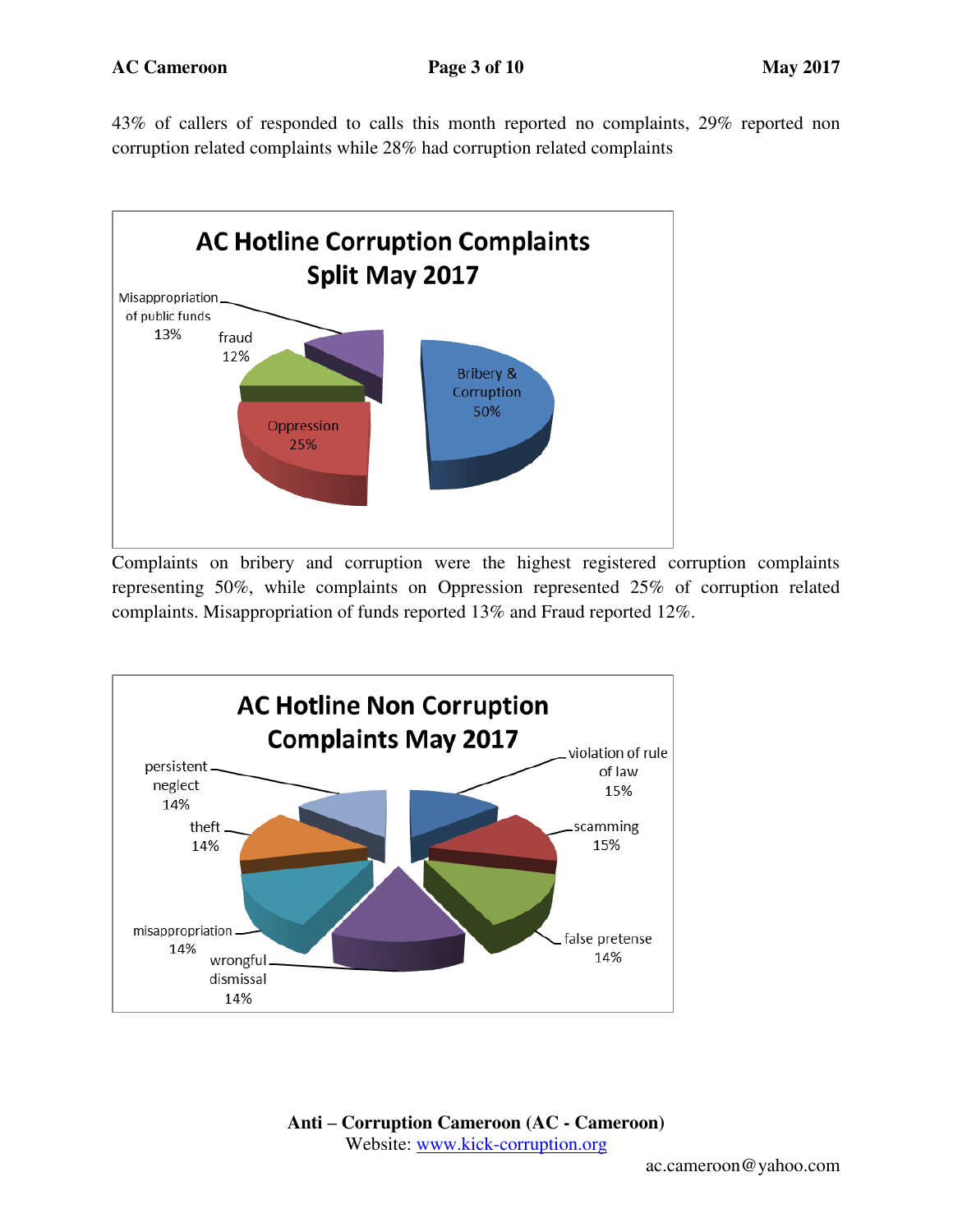Non corruption complaints had a wide scope of issues put forward by the callers, 14% of callers complained of persistent neglect, theft, misappropriation, wrongful dismissal and false pretense while violation of rule of law and scamming represented 15% each.

#### **Gender**



73% of callers who participated in calls this month were of the male gender while 27% of the female gender participated in calls

### **Age Range of callers**



60% of callers this month of May represented the adult age range, 33% represented the youth age range and lastly, 7% of callers represented the elderly age range.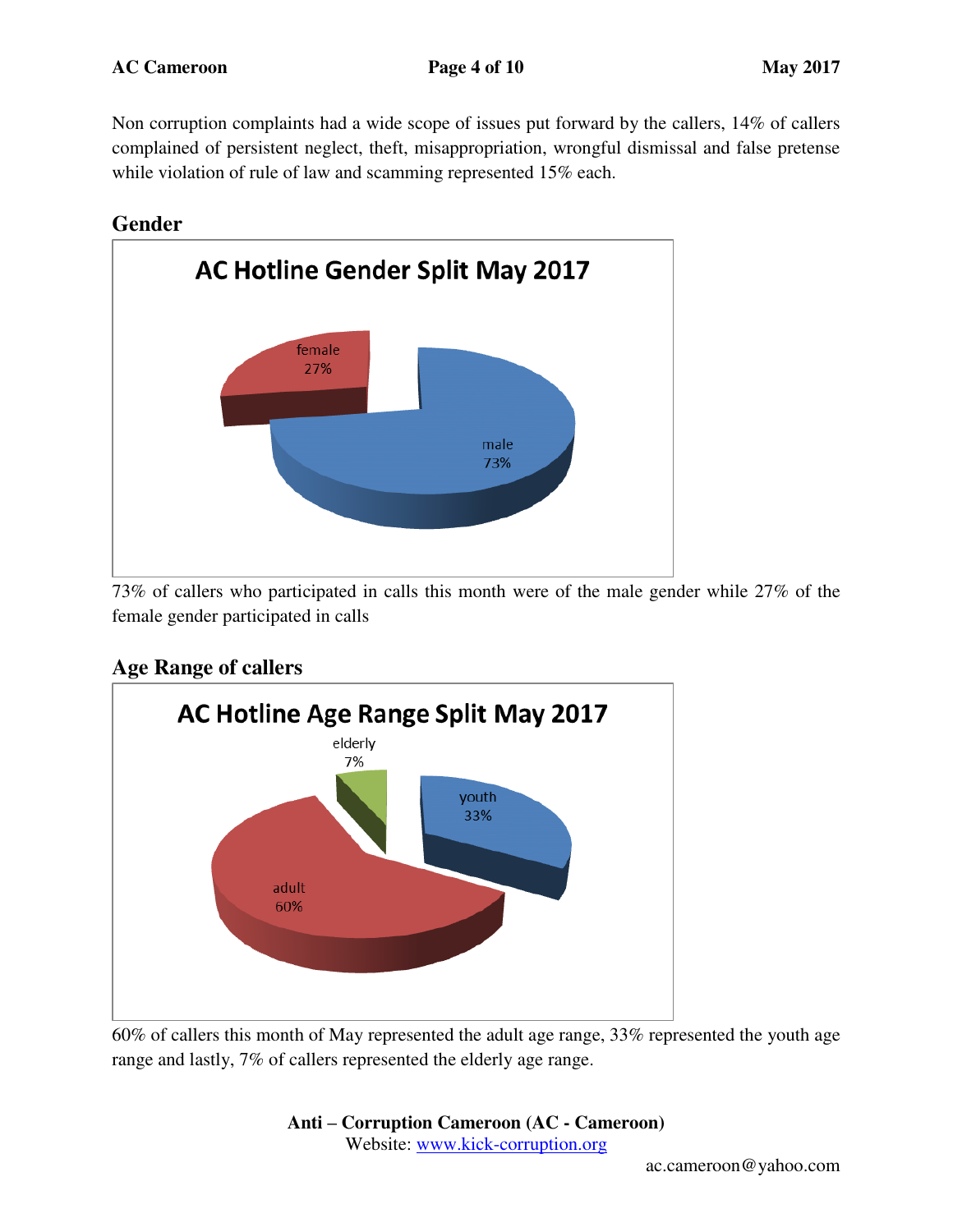### **Regional Representation**



The Centre region participated with the highest number of calls representing 30% of total calls, followed by the Littoral region with 22%, the North West region with 13%, then the West, South West and Adamawa regions with 9% and lastly, the South and North regions which participated with 4% each of calls.

#### **Investigations**

Investigations were carried out on all the case files opened this month

Investigations were done on the new case file on fraud and misappropriation of public funds which came from a victim who complained that a Chinese company, Jiangsu Provincial Transportation Engineering Group co, LTD cuts their salary every month as CNPS dues while they are not even registered at CNPS. Averagely, close to 4,000 F.CFA is deducted from their salaries every month. AC discovered a lot of irregularities during investigation;

- The workers of the said Chinese company were not registered at the CNPS Mamfe office as purported by the Chinese company.
- 3,700 F.CFA was actually slashed from the workers' salary each month but never deposited at CNPS
- There is a fake document showing an amount of 3million F.CFA and above with signatures but no names which the Chinese company claims to be the document it received after depositing the money at the CNPS Mamfe.
- The money reduced from the workers' salaries cannot be accounted for and CNPS claims to be unaware of the document presented as proof of money deposited.

AC is currently working with the Trade Union Confederation of Workers to restitute the workers' salary and compensate wrongfully dismissed workers while waiting for lawyers to

> **Anti – Corruption Cameroon (AC - Cameroon)** Website: [www.kick-corruption.org](http://www.kick-corruption.org/)

> > ac.cameroon@yahoo.com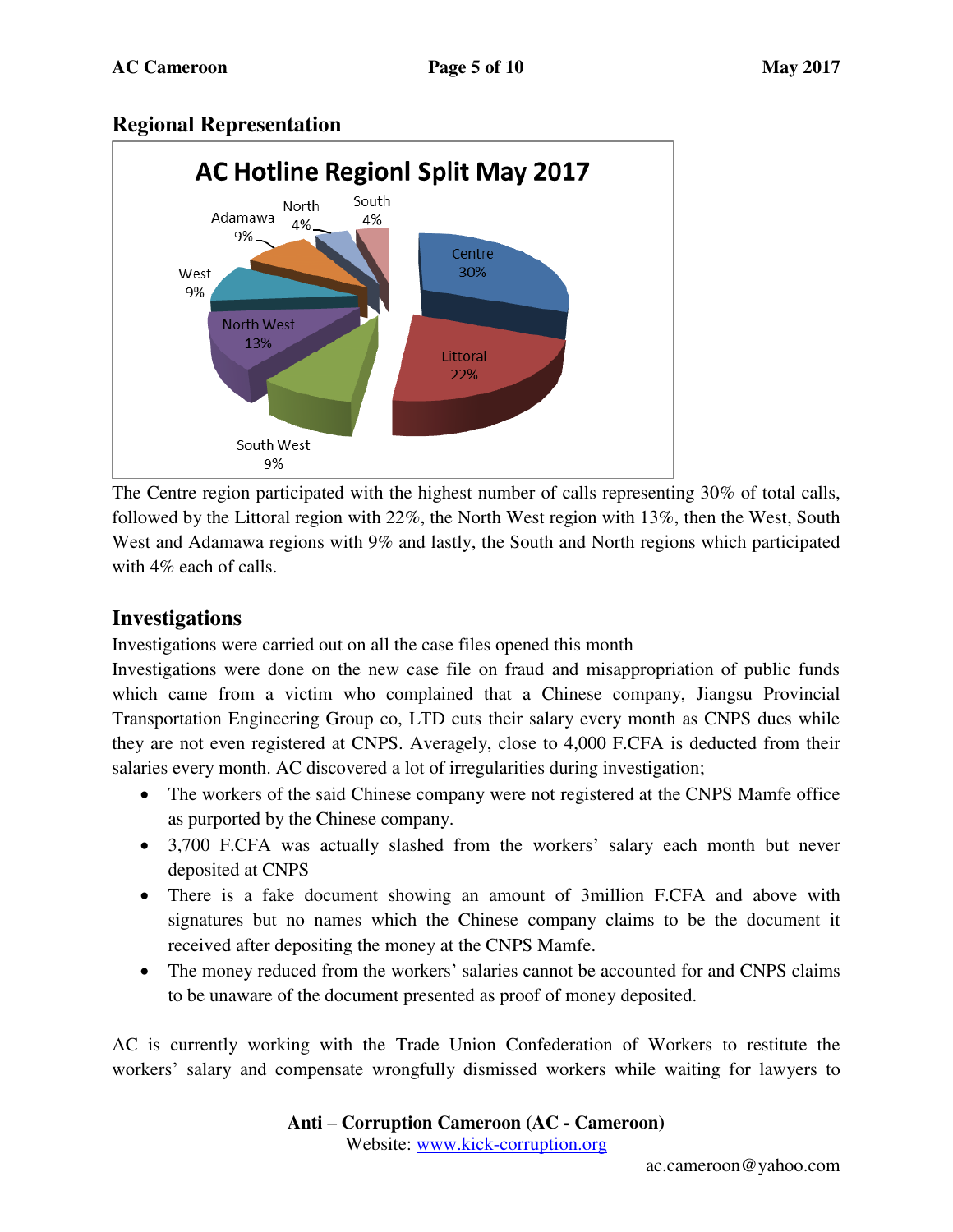resume work so as to institute a court action against the Chinese company for fraud and embezzlement of public funds.

Investigations are ongoing on the bribery and corruption case opened this month to determine whether bribe was actually paid to judges of the Administrative Tribunal of littoral. The complainant reported that a land dispute case which had been given a ruling by the Administrative Chambers of the Supreme Court in their favor was annulled by the Administrative Tribunal of the Littoral region which is a lower court. The complainant claimed the plaintiff for whom the case was ruled in his favor had paid bribe to the judges to reverse the decision. AC got interested in this case because the alleged offender is the richest man in the Central African sub region.

Investigations on the bribery and corruption case file opened this month involving the principal of the Government Secondary High school in Nwa sub-division who complained that the Divisional officer for Nwa refused to give him credit cards to permit him run the school because last year he refused to tip him as he demanded, had the DO claiming it is because the principal's school has not been functional since the onset of the strike action in the North West and South West regions. This is not true though because the government is very insistent and putting pressure on schools to resume. Follow-up is difficult in this case due to the political undertone surrounding the complaint and the fact that lawyers are not working in this region.

Due to a quick need to resolve the problem, AC contacted the Senior Divisional Officer of Donga Mantung who is the immediate boss of the Divisional Officer who intervened and resolved the case with the DO giving the required credit card to the principal.

#### **Legal follow-up**

The veteran lawyer in charge of the case involving many counts of corruption with about three hundred victims opened in the month of October 2016 was changed due to conflict of interests. It was noticed that most of the cases he handled were not in line with the objectives of AC. Therefore no follow-up was done this month. However a new lawyer was contacted who is presently studying the case to follow it up.

#### **Health Corruption Hotline**

The Health Corruption hotline received **8** calls this month of May with one non-corruption complaint registered. No corruption complaints were registered this month. Data from the calls has been analyzed as represented on charts below.

The non corruption complaint received came from a female caller who complained that a pint of blood is sold at the laboratory of the district hospital of Mamfe in the South West region for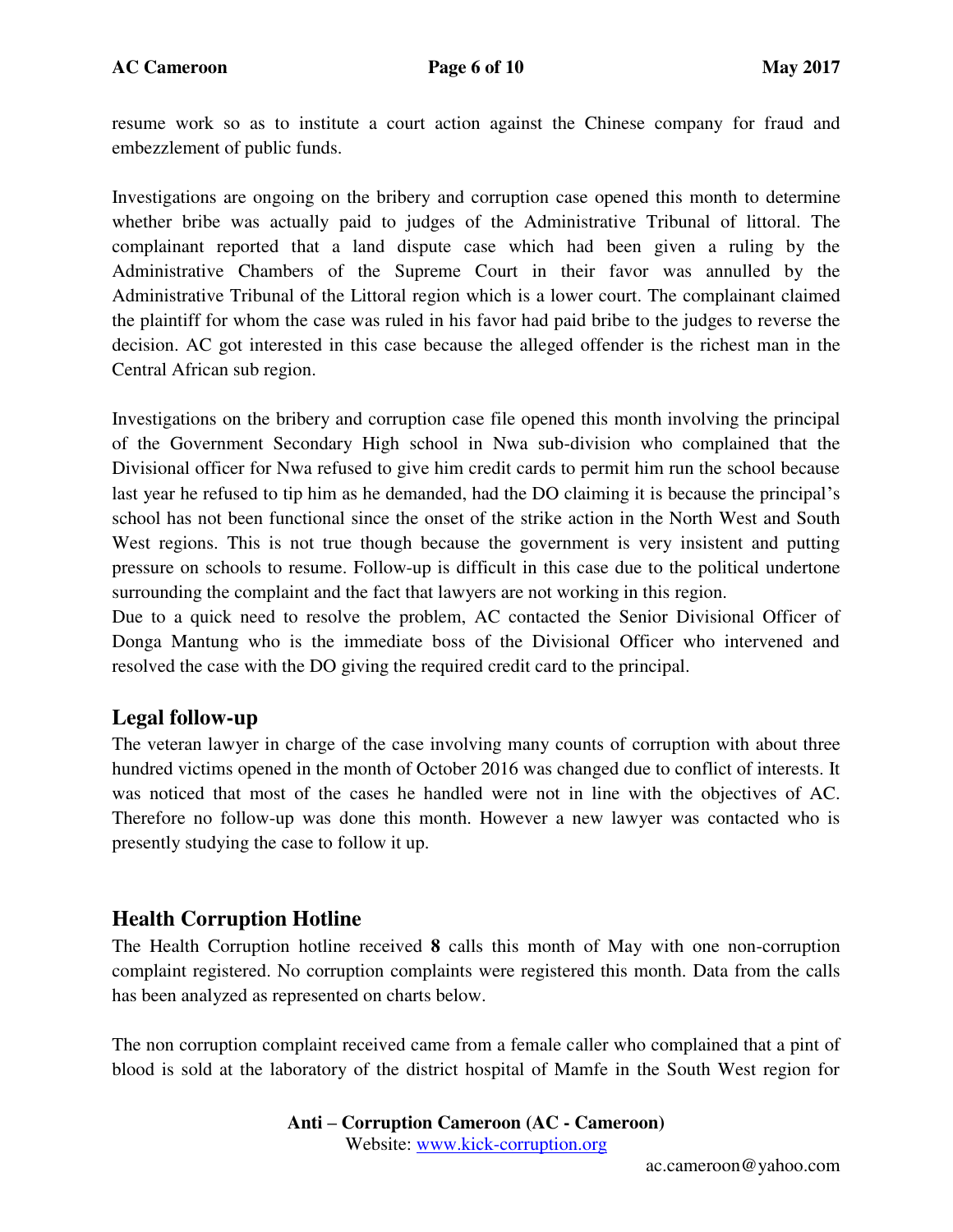25,000 F.CFA when the patient does not have a donor and at 13,500 F.CFA when the patient has a donor but the money never gets into the coffers of the hospital as the head of the laboratory staff embezzles it all.

AC contacted the chief medical officer of the hospital who claimed to be unaware of the complaint but promised to carry out investigations to throw more light on the issue. He was also advised to make available receipts so that all payments made for blood should be done against a receipt for transparency issues.



87% of calls were responsive while 13% of calls were non responsive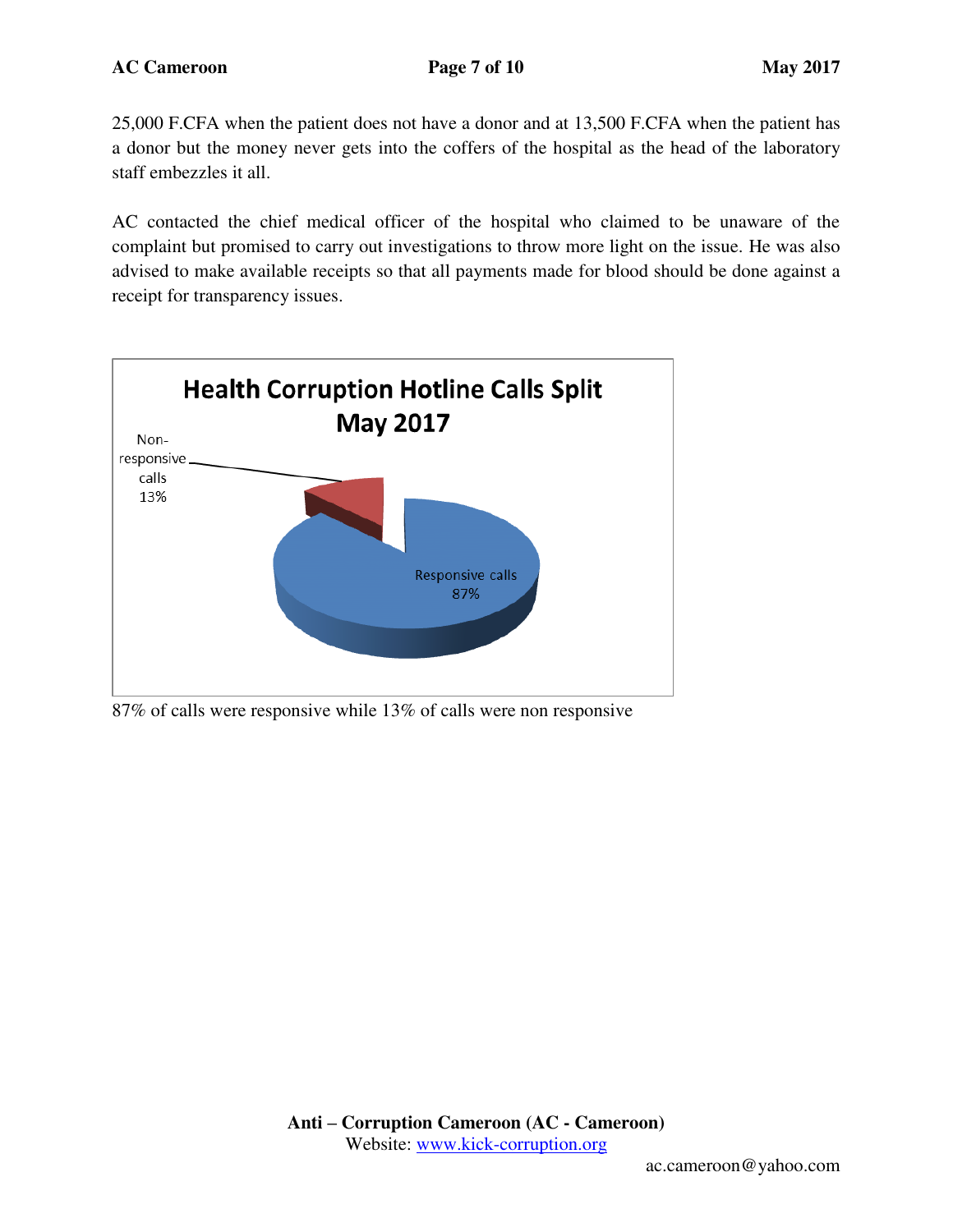

No corruption complaint was received this month but non corruption complaints were 25% and no complaints 75%.





The female gender participated with 57% of calls this month of May while the male gender participated with 43% of calls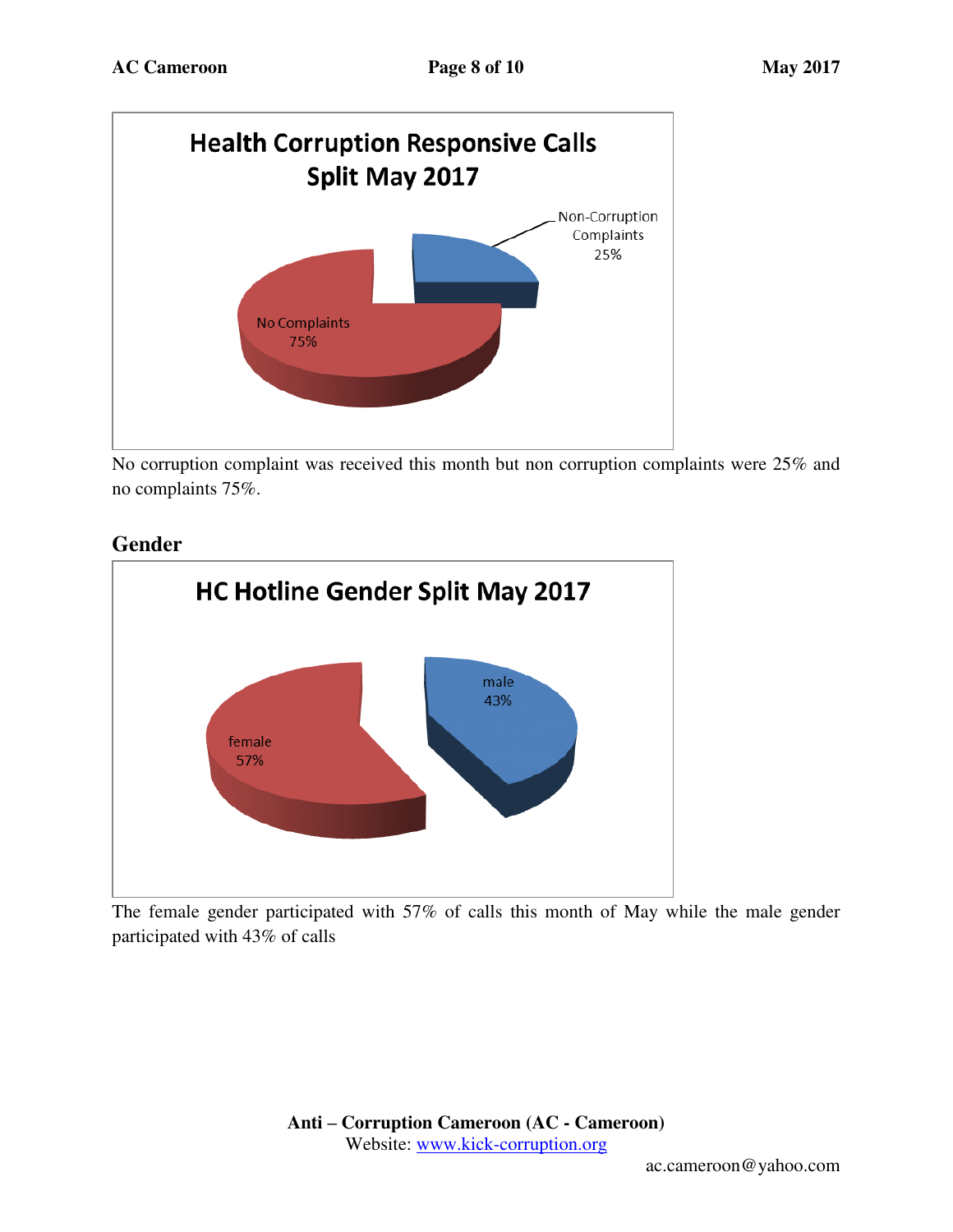## **Age Range of Callers**



Two of the age groups participated in calls. The adult age range participated with 75% of calls while the youth age range participated with 25% of calls



## **Regional representation**

The Adamawa region participated with the highest number of calls this month representing 43% of the total calls, followed by the Centre region with 29% and the South West and East regions with 14% each.